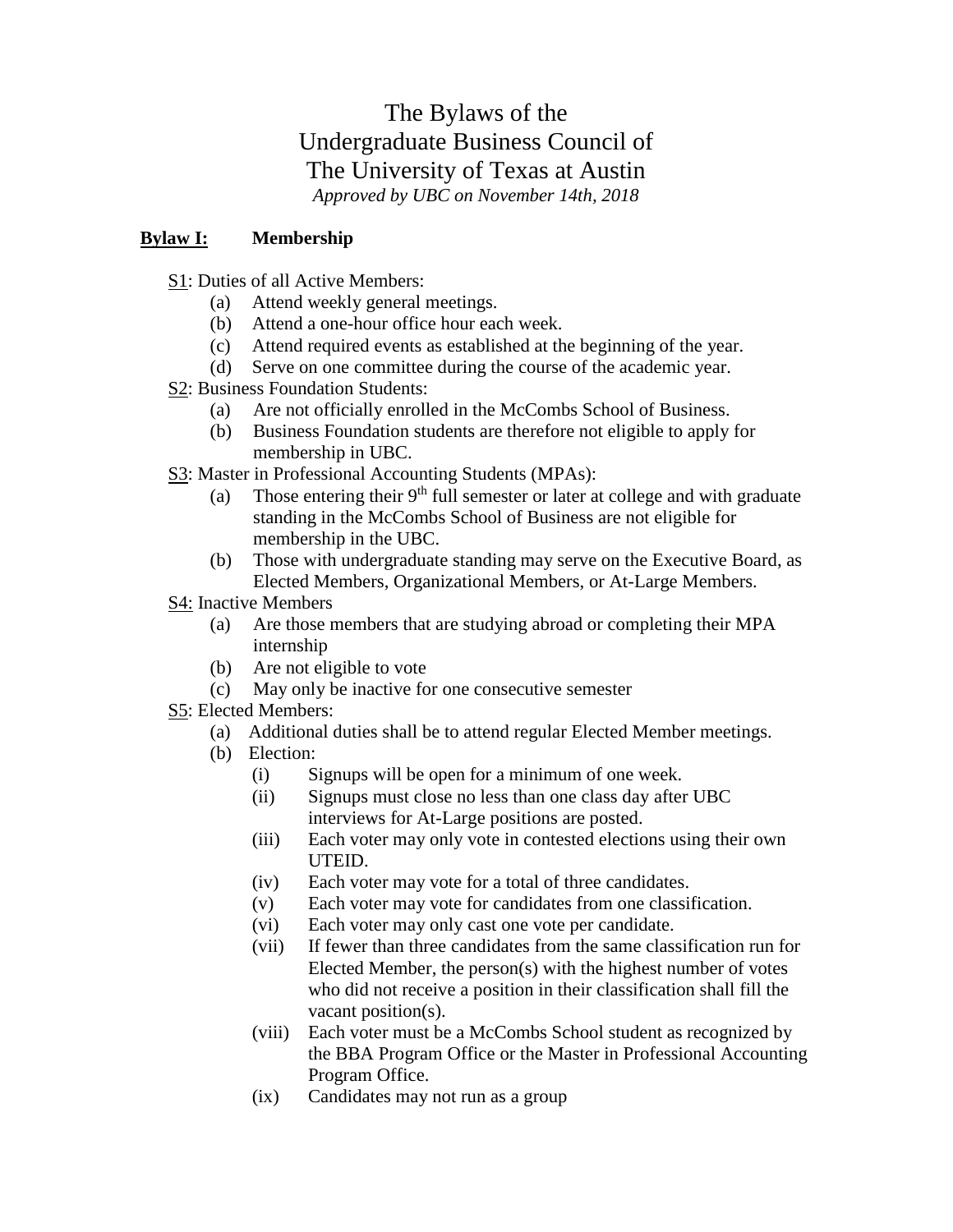- (x) The written statement that each candidate submits to the External Relations Director will be made available to the voting public.
- (xi) If a tie occurs, the run-off election will be held within the next week.
- (xii) The Executive Board must keep all votes on record throughout the school year.
- (xiii) No campaigning is allowed in the Frito Lay Student Leadership Center, AIM Reading Room, NRG Productivity Center, EDS Room, Ford Career Center, MPA Lounge, MOD Labs, GSB Events Room, BBA Career Services Office, Student Life Office, BHP Office, BBA Program Office, and the Deans Office.
- (xiv) Candidate must receive a professor's approval before making a classroom announcement soliciting votes.
- (xv) If a candidate does not follow the rules outlined above, each violation is grounds for removal at the discretion of the Executive Board.
- (c) Replacement:
	- (i) In the event of a vacancy, the Executive Board may offer the vacant position to the candidate with the highest number of votes who did not receive a position in their classification.
	- (ii) If the runner-up declines the position, the next runner-up shall be offered the position until the position is filled.
	- (iii) If there is no runner-up who will accept the position, the Executive Board may appoint an Elected Member.
- S6: Organization Members:
	- (a) Additional duties shall be to attend regular Organization Representative meetings.
	- (b) Selection:
		- (i) Organization Member applications shall be made available at least two weeks prior to the application deadline.
		- (ii) A committee of McCombs School staff members, excluding undergraduate students, shall review all applications for Organization Members.
		- (iii) All applicants shall be given a letter informing them of the Executive Board's membership decision.
	- (c) In the event of a vacancy, the Executive Board shall fill the vacancy by appointing an Organization Representative.
- S7: At-Large Members:
	- (a) Selection:
		- (i) At-Large Members will be chosen by the Executive Board through an application process overseen by the BBA Program Office.
		- (ii) The Executive Board shall post the interview list the day after applications are due.
		- (iii) All interviewees shall be given a letter informing them of the Executive Board's membership decision.
	- (b) A vacancy for an At-Large position may be filled by the Executive Board.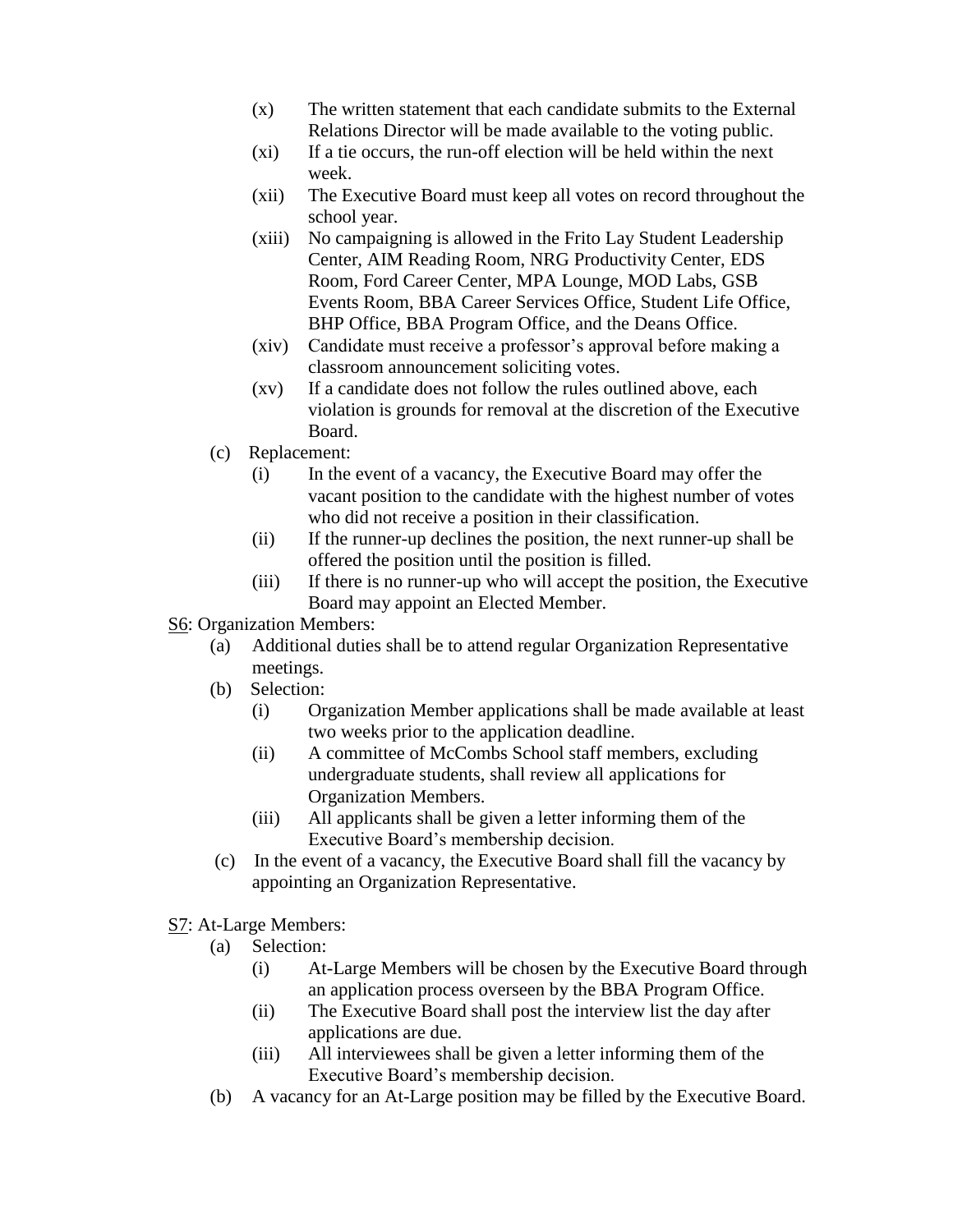#### S8: Attendance:

- (a) General Absence Policy:
	- (a) Missing a meeting is one absence.
	- (b) Missing an office hour is a half absence.
	- (c) Missing a required event is one absence.
- (b) Committee Absence Policy:
	- (i) The committee absence guidelines are written out on the application for the available committee position.
	- (ii) The chair must explain these guidelines during the first committee meeting and outline how they plan to enforce them.
		- i. Any committee member who does not comply with the committee meeting guidelines will be referred to the Executive Board
		- ii. The appropriate penalty will be issued at the discretion of the Executive Board
		- iii. The maximum penalty shall not exceed more than one absence and removal from the committee
- (c) Late Policy:
	- (i) Being late to a meeting is a half absence.
	- (ii) Being more than 10 minutes late to an office hour is a half absence.
	- (iii) Being late to a required event is a half absence.
- (d) Excused Absences:
	- (i) Marriage or death in the immediate family.
	- (ii) Medical emergency in the immediate family.
	- (iii) University of Texas required examinations.
	- (iv) Rescheduled University of Texas classes required by instructor.
	- (v) Other absences, including those for religious holidays and recruiting events, will be excused at the discretion of the Administrative Director.
- S9: Removal of Members:
	- (a) Over three unexcused absences in one semester is grounds for removal at the discretion the Executive Board.
	- (b) To remove a member, there must be a unanimous vote of the Executive Board.
- S10: Impeachment Procedures:
	- (a) To impeach, a member must announce during a regularly-scheduled meeting which member or officer the member wishes to impeach and the specific charge against that member or officer. The accused member must be present.
	- (b) Upon declaration of impeachment, the accuser will have one minute to present the charge and the accused will have one minute to defend their case. The impeachment declaration will then be put to a vote before Council. A simple majority is required to approve the impeachment declaration. Impeachment procedures may then proceed if approved.
	- (c) At the next regularly-scheduled meeting, the accused and the accuser may make their points. The accused and the accuser will both stand before council. The accuser will have two minutes to present their case. The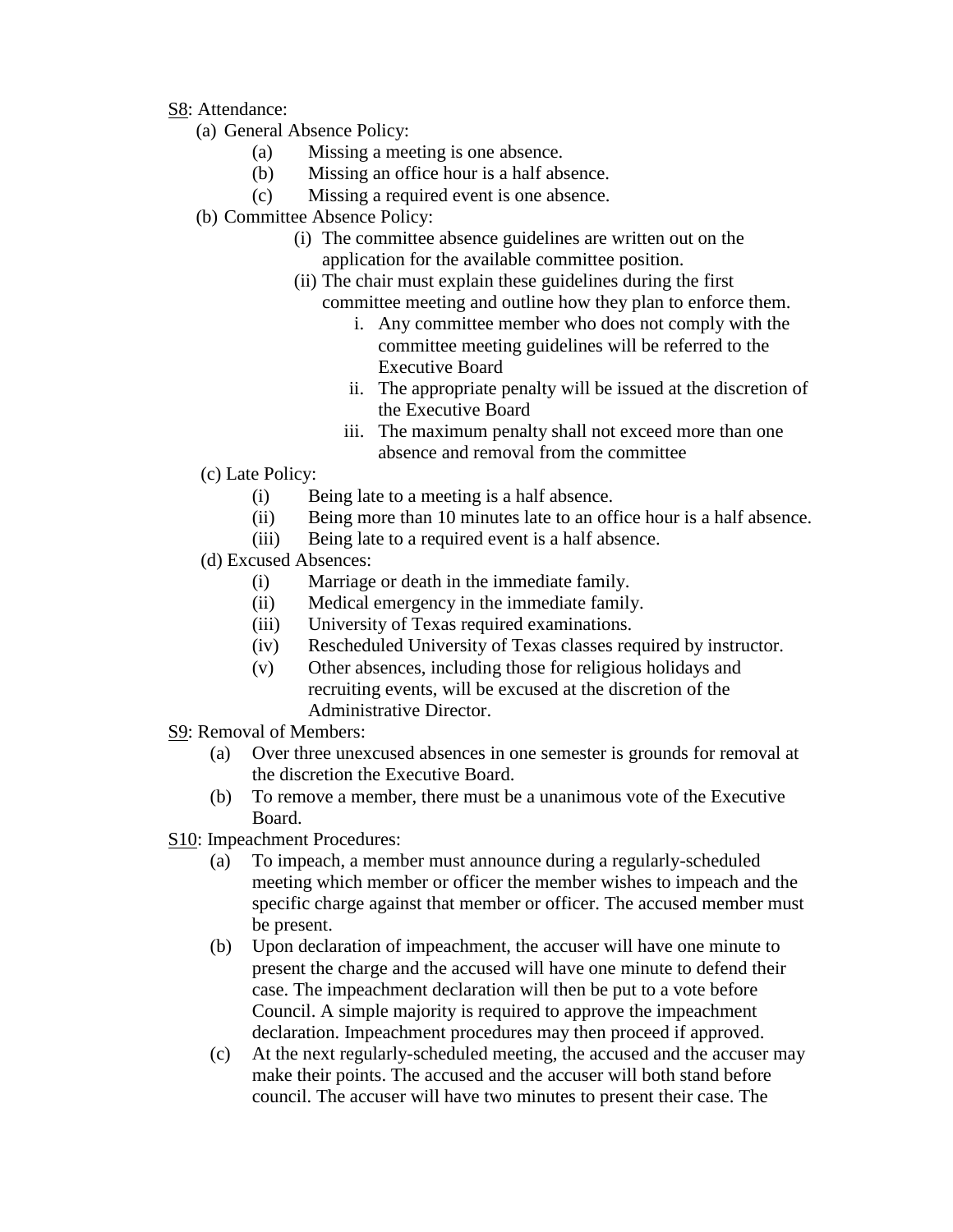accused will have two minutes to refute the accuser's arguments and have one minute to cross-examine the accuser.

- (d) The Council will be allowed five minutes of questions for each party, after which the Council will vote. A three-fourths majority of the entire Council may remove the accused. No further vote on this impeachment can be made.
- (e) The President shall moderate the impeachment procedure.
- (f) If the President is the accuser or accused, the Vice-President shall moderate the impeachment procedure.
- (g) If the President and Vice-President are both involved in the impeachment procedure, the Administrative Director will moderate.

### **Bylaw II: Executive Board**

- S1: Election
	- (a) Signups will be open to members only for a minimum of one week
	- (b) Applicants must talk to the previous executive officer about the position they are seeking before signing up
	- (c) Inactive members may run for an executive position if they will be physically present for executive transition
	- (d) Signups must close one week prior to the scheduled election meeting
	- (e) Election Proceedings for each office are as follows: individual speeches; questions to the candidates; voting; announcement.
		- (i) Elections for officers will begin with President then Vice President then contested elections in alphabetical order, then uncontested elections in alphabetical order.
		- (ii) Individual election speeches shall occur before Council.
		- (iii) Inactive members have the option of submitting their speech that will be read by the moderator in the event that their live connection fails
		- (iv) The President and Vice President will have five minutes to give an election speech; all other offices will have three minutes to give an election speech.
		- (v) After all candidates for an office have spoken, they will be assembled before Council and answer two questions: the first question will come from the outgoing officer; the second question will come from a member of council selected by the outgoing officer; the third question will be submitted by council during the executive election signup period and will be selected by the election monitor, and all candidates running for the same position will answer the same submitted question.
		- (vi) In the event that a live connection fails, the inactive members will bypass the questioning period.
		- (vii) Quorum must be present for elections.
		- (viii) A member must hear all speeches for an office in order to vote
		- (ix) Candidates will leave the room prior to Council's vote. Each member will have one vote to cast per office position.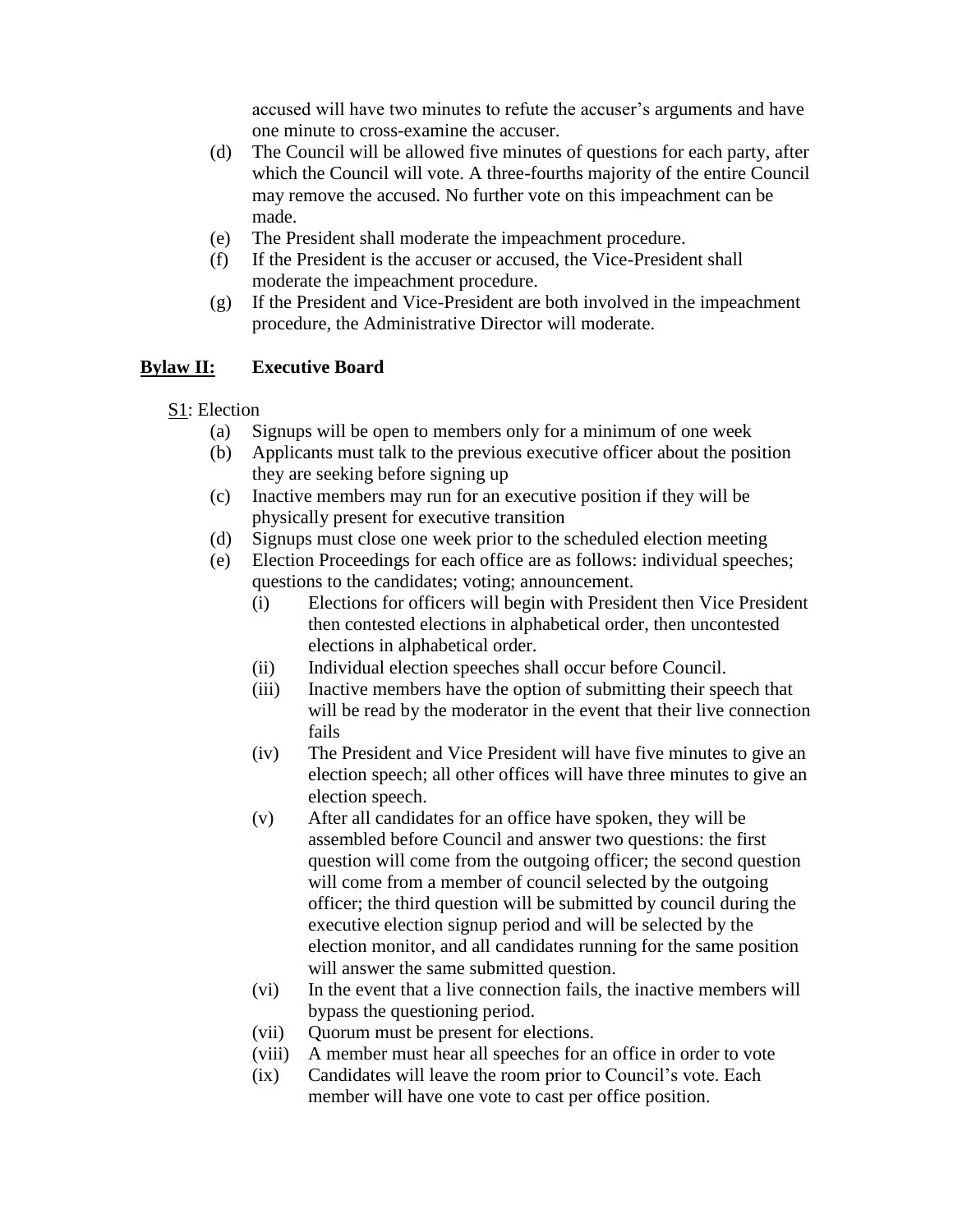- (x) Votes will be counted by the President, Administrative Director, and an election monitor. Should a conflict of interest exist with the President or the Administrative Director and the counting of votes, additional election monitors will be selected.
- (xi) Election monitors are appointed by the President.
- (xii) In a contested election, a candidate must receive more than fifty percent of the vote to win a position.
- (xiii) If no candidate receives more than fifty percent of the vote, there will be a run-off election between the two candidates receiving the most votes.
- (xiv) In the run-off election, the candidate receiving the most votes shall win the position.
- (xv) If there are only two candidates in an election, the candidate receiving the most votes shall win the position.
- (xvi) In the case of a tie, the President's vote shall serve as the official tie-breaker.
- (xvii) The election monitor will announce the result immediately following the tally of votes.
- (xviii) Presidential candidates and Vice-Presidential candidates are permitted to run for other offices if their intentions are submitted in writing to the current President before the closure of election signups.
- (f) When Council is not able to physically assemble, voting for executive office shall take place over email
	- (i) Members that were active during the original election may vote
	- (ii) Members that were active or inactive during the original election may run for the open position
	- (iii) Candidates wishing to run must send written applications to the President and Administrative Director to be sent out over the **Listserv**
	- (iv) Votes shall be sent via email to the President and Administrative **Director**
	- (v) Voting shall remain open for two weeks after the written applications have been sent out
	- (vi) If quorum is not reached or a tie occurs, the Executive Board selects the candidate
- S2: Duties
	- (a) The President shall be the Chief Executive of UBC. They shall preside over all sessions of the Council meetings, and Executive Board meetings. They shall have the power to appoint special committees with a majority of Executive Board approval. The President shall serve as a co-chair of the College Tuition & Budget Advisory Committee. The President is also responsible for maintaining relations with the administration of The McCombs School of Business and the University of Texas at Austin.
	- (b) The Vice-President shall serve in place of the President when the President is absent. In addition, the Vice-President shall be in charge of coordinating meetings in which the Organizational Representatives will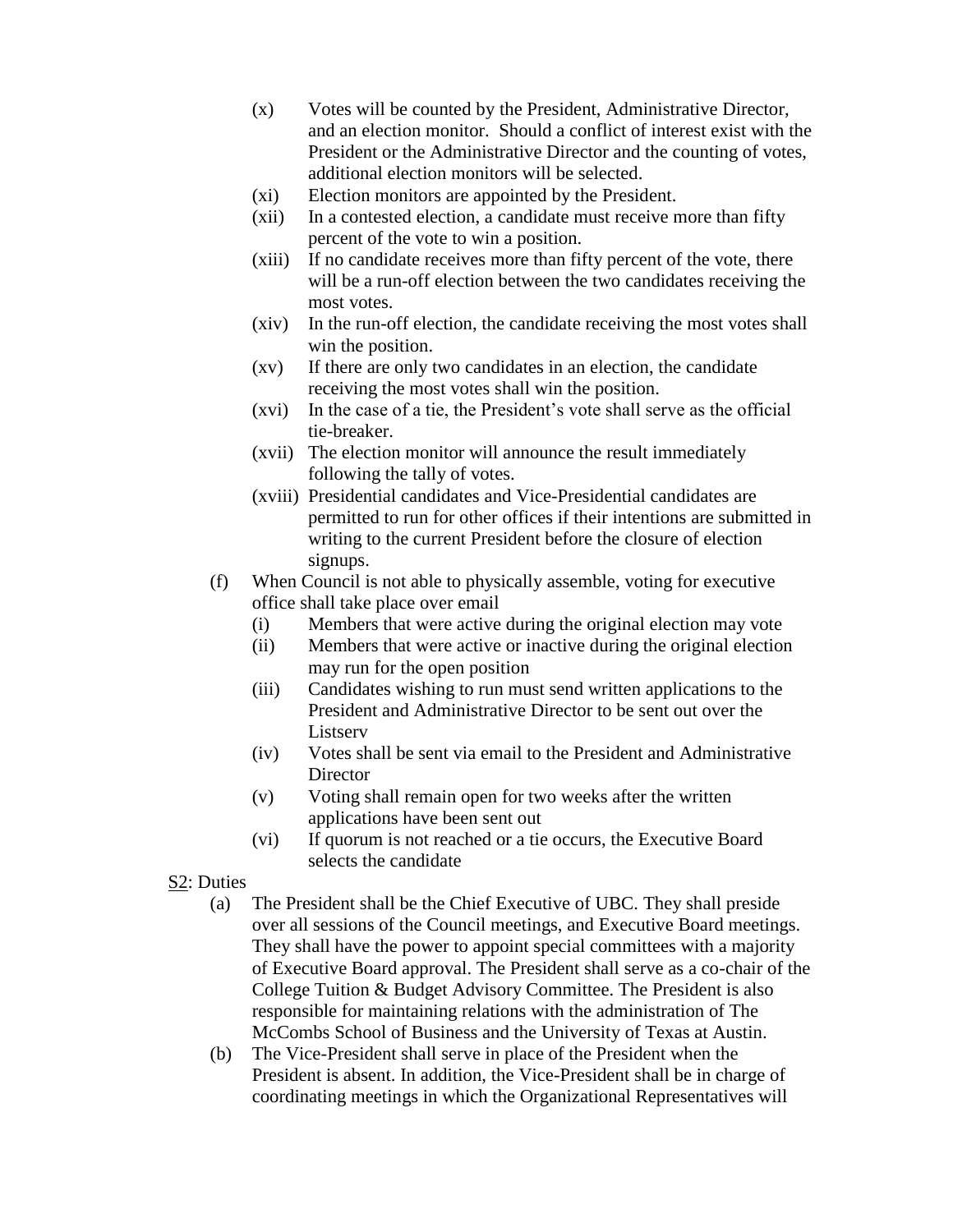discuss activities and issues facing the organizations and shall oversee the Organization Member selection process.

- (c) The Academics Director shall be responsible for programs and activities relating to faculty and student interactions.
- (d) The Administrative Director shall be responsible for: recording minutes for all UBC and Executive Board meetings, election procedures, and maintaining supplies and equipment to keep the UBC office functioning properly.
- (e) The Careers Director shall be responsible for coordinating UBC programs related to career assistance for the student body.
- (f) The Financial Director shall be responsible for handling, receiving, disbursing, and maintaining all financial records. The Financial Director will also maintain locker sales and other finance related activities.
- (g) The Internal Controls Director shall be responsible for keeping UBC in compliance with the rules of a Sponsored Organization and rules from the BBA Program Office as well as any other programs assigned to this office.
- (h) The External Relations Director shall be responsible for all UBC recruitment activities, encouraging active student engagement in McCombs School affairs, and expanding relationships with the entire student body. The External Relations Director will coordinate the Elected Representatives.
- (i) The Communications Director shall be responsible for all UBC media content, including, but not limited to the UBC website, a social media presence, and general advertisements. The Communications Director will manage current and future technological demands for the organization. They will also manage the UBC Application procedures.
- (j) In the event that the Executive Board must appoint a replacement for a vacant Student Government Business Representative position, the replacement must have the approval of a majority of the Executive Board and meet all requirements listed in the Student Government Constitution.

### S3: Removal

- (a) See Impeachment Procedures.
- (b) In the event of a vacancy, elections will proceed for the vacant office(s) as described in Bylaw I, Section I.

### **Bylaw III: Senate Representative**

- S1: Shall be elected by those members eligible to vote
- S2: Is not an Executive Board position
- S3: Shall be elected the meeting after Executive Board elections through the same process as all executive Board members apart from the President and Vice-President

### **Bylaw IV: Finances**